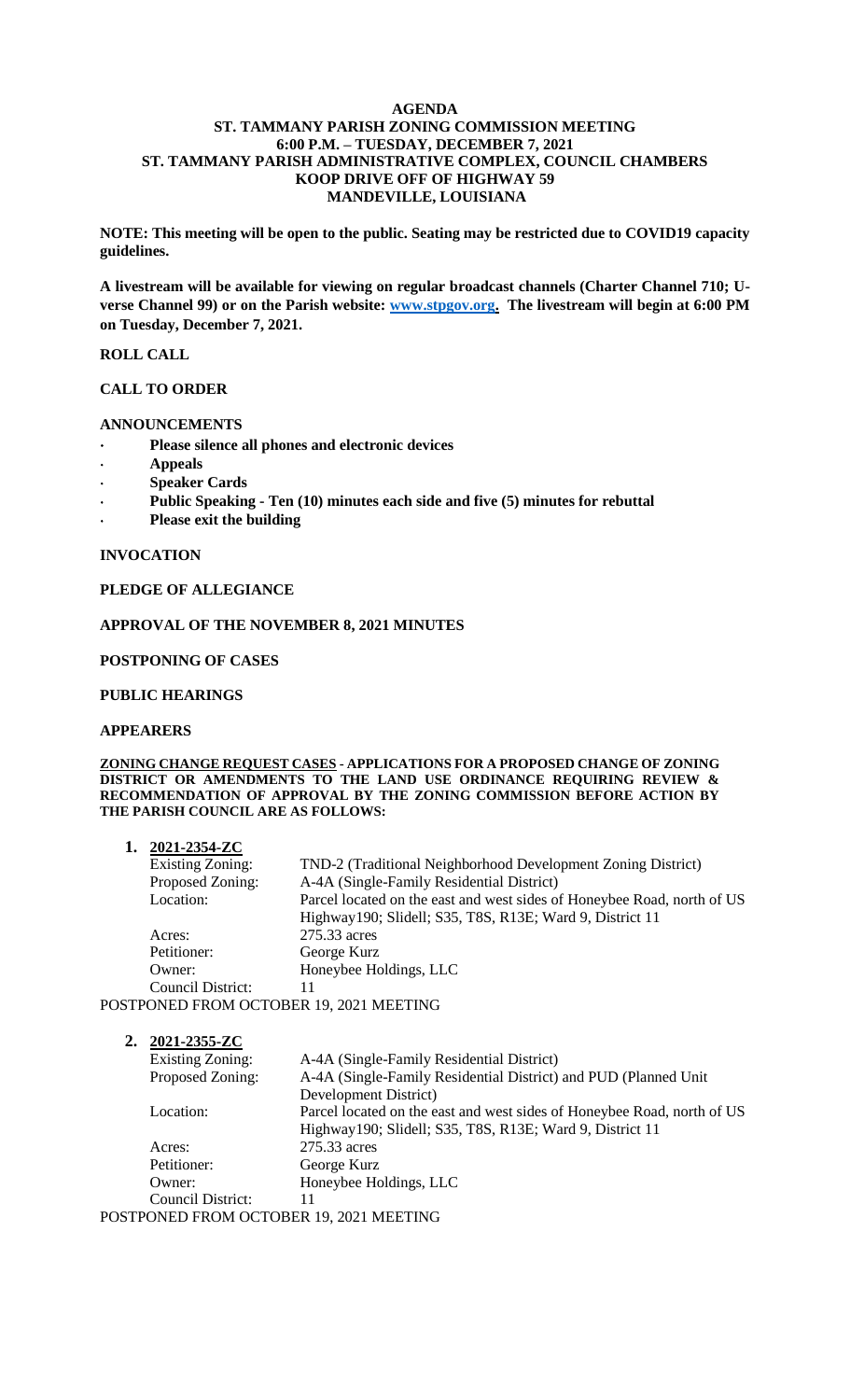#### **AGENDA ST TAMMANY PARISH ZONING COMMISSION MEETING 6:00 P.M. – TUESDAY DECEMBER 7, 2021 ST. TAMMANY PARISH ADMINISTRATIVE COMPLEX, COUNCIL CHAMBERS KOOP DRIVE OFF OF HIGHWAY 59 MANDEVILLE, LOUISIANA**

|    | 3. $2021 - 2442 - ZC$    |                                                                                                                                |
|----|--------------------------|--------------------------------------------------------------------------------------------------------------------------------|
|    | <b>Existing Zoning:</b>  | A-6 (Multiple Family Residential District)                                                                                     |
|    | Proposed Zoning:         | A-5 (Two Family Residential District)                                                                                          |
|    | Location:                | Parcel located on the north side of Lakeview Drive, east of US<br>Highway 11; Slidell, S32, T9S, R14E, Ward 9, District 13.    |
|    | Acres:                   | 27.85 acres                                                                                                                    |
|    | Petitioner:              | St. Tammany Parish Government                                                                                                  |
|    | Owner:                   | <b>Multiple Owners</b>                                                                                                         |
|    | Council District:        | 13                                                                                                                             |
|    |                          | POSTPONED FROM NOVEMBER 8, 2021 MEETING                                                                                        |
|    | 4. 2021-2572-ZC          |                                                                                                                                |
|    | <b>Existing Zoning:</b>  | A-1 Suburban District                                                                                                          |
|    | Proposed Zoning:         | A-1A Suburban District                                                                                                         |
|    | Location:                | Parcel located on the south side of Crowe Landing Road, being 40303                                                            |
|    |                          | Crowes Landing Road; Pearl River, S18 & S19, T8S, R15E, Ward 8,<br>District 9                                                  |
|    | Acres:                   | 6.6 acres                                                                                                                      |
|    | Petitioner:              | Gerald Gillen                                                                                                                  |
|    | Owner:                   | Gerald and Schelly Gillen                                                                                                      |
|    | <b>Council District:</b> | 9                                                                                                                              |
|    |                          |                                                                                                                                |
| 5. | <u>2021-2602-ZC</u>      |                                                                                                                                |
|    | <b>Existing Zoning:</b>  | A-2 Suburban District and RO Rural Overlay                                                                                     |
|    | Proposed Zoning:         | A-2 Suburban District, RO Rural Overlay, and MHO Manufactured                                                                  |
|    |                          | <b>Housing Overlay</b>                                                                                                         |
|    | Location:                | Parcel located on the east side of Beverly Drive, south of Lake<br>Ramsey Road; being 75476 Beverly Drive; Covington S13, T6S, |
|    |                          | R10E; Ward 3, District 3                                                                                                       |
|    | Acres:                   | 3 acres                                                                                                                        |
|    | Petitioner:              | Rebecca and Juan Miraflores                                                                                                    |
|    | Owner:                   | Rebecca and Juan Miraflores                                                                                                    |
|    | District:                | 3                                                                                                                              |
|    | 6. $2021 - 2604 - ZC$    |                                                                                                                                |
|    | <b>Existing Zoning:</b>  | NC-4 Neighborhood Institutional District and MD-2 Medical Clinic                                                               |
|    |                          | District                                                                                                                       |
|    | Proposed Zoning:         | <b>MD-3 Medical Facilities District</b>                                                                                        |
|    | Location:                | Parcel located on the west side of Louisiana Highway 1085, north                                                               |
|    |                          | side of Rue Maison Du Lac; Covington; S46, T7S, R11E; Ward 1,<br>District 1                                                    |
|    | Acres:                   | 21.67 acres                                                                                                                    |
|    | Petitioner:              | Jones Fussell, L.L.P. - Paul Mayronne                                                                                          |
|    | Owner:                   | Healthcare Rentals II, LLC - Jared Caruso-Riecke, CommCare                                                                     |
|    |                          | Corporation - Dawn Harvey Psarellis, and RLPG, LLC - Paul<br>Gagliano                                                          |
|    | District:                | 1                                                                                                                              |
| 7. | 2021-2606-ZC             |                                                                                                                                |
|    | <b>Existing Zoning:</b>  | A-2 Suburban District                                                                                                          |
|    | Proposed Zoning:         | A-2 Suburban District and MHO Manufactured Housing Overlay                                                                     |
|    | Location:                | Parcel located on the north side of John Drive, north of Keith Drive,                                                          |
|    |                          | Slidell; S29, T8S, R15E; Ward 8, District 9                                                                                    |
|    | Acres:                   | 1.29 acres                                                                                                                     |
|    | Petitioner:              | David Morgan Schutte                                                                                                           |
|    | Owner:                   | David Morgan Schutte                                                                                                           |
|    | District:                | 9                                                                                                                              |
|    |                          |                                                                                                                                |